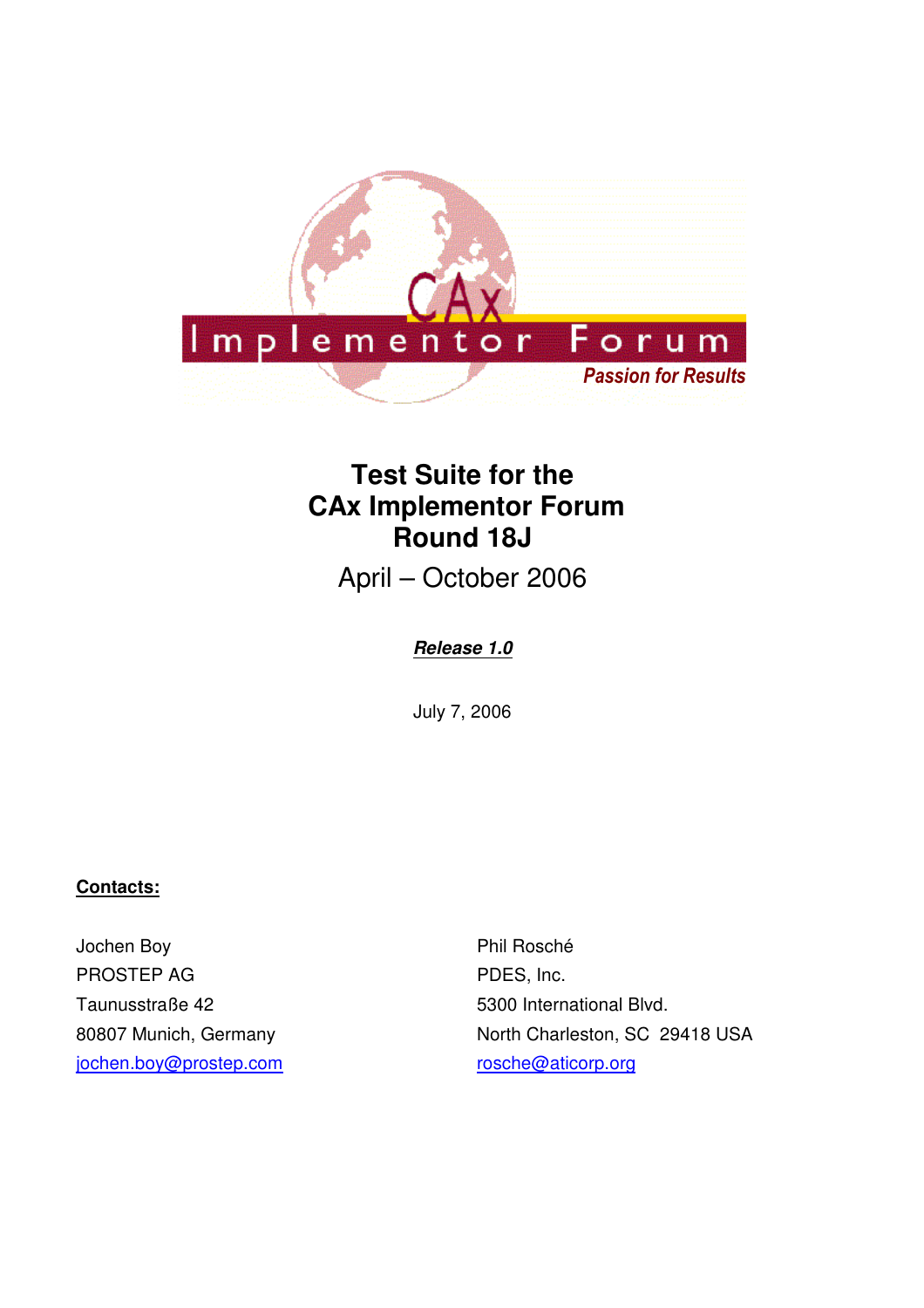| <b>CAx Implementor Forum</b> |  |
|------------------------------|--|
|                              |  |

# **Contents:**

| 1.0                                                         |  |
|-------------------------------------------------------------|--|
| 1.1                                                         |  |
| 1.2                                                         |  |
| 1.3                                                         |  |
| 1.4                                                         |  |
| 2.0                                                         |  |
| 2.1                                                         |  |
| 2.1.1                                                       |  |
| 2.1.2                                                       |  |
|                                                             |  |
| 2.1.3.1                                                     |  |
| 2.1.3.2                                                     |  |
|                                                             |  |
| 2.2.1                                                       |  |
| 2.2.2                                                       |  |
| 2.2.3                                                       |  |
| 2.2.3.1                                                     |  |
|                                                             |  |
| Model GD3: Geometric Dimensioning and Tolerancing 11<br>2.3 |  |
| 2.3.1                                                       |  |
| 2.3.2                                                       |  |
| 2.3.3                                                       |  |
| 2.3.3.1                                                     |  |
|                                                             |  |
| 2.4.1                                                       |  |
| 2.4.2                                                       |  |
| 2421                                                        |  |
| 2.4.2.2                                                     |  |
|                                                             |  |
| 2.4.3.1                                                     |  |
|                                                             |  |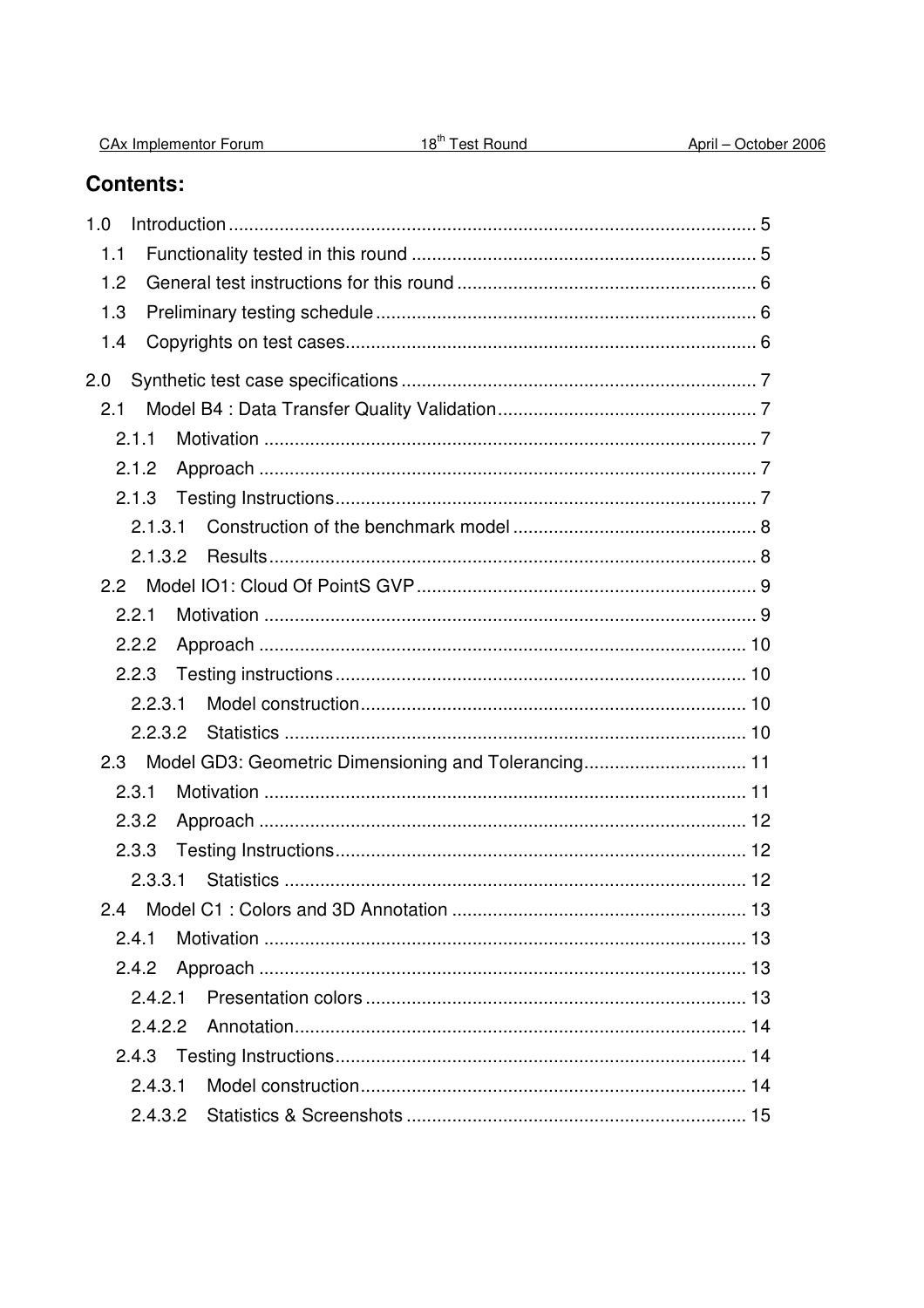| CAx Implementor Forum 18 <sup>th</sup> Test Round April - October 2006 |
|------------------------------------------------------------------------|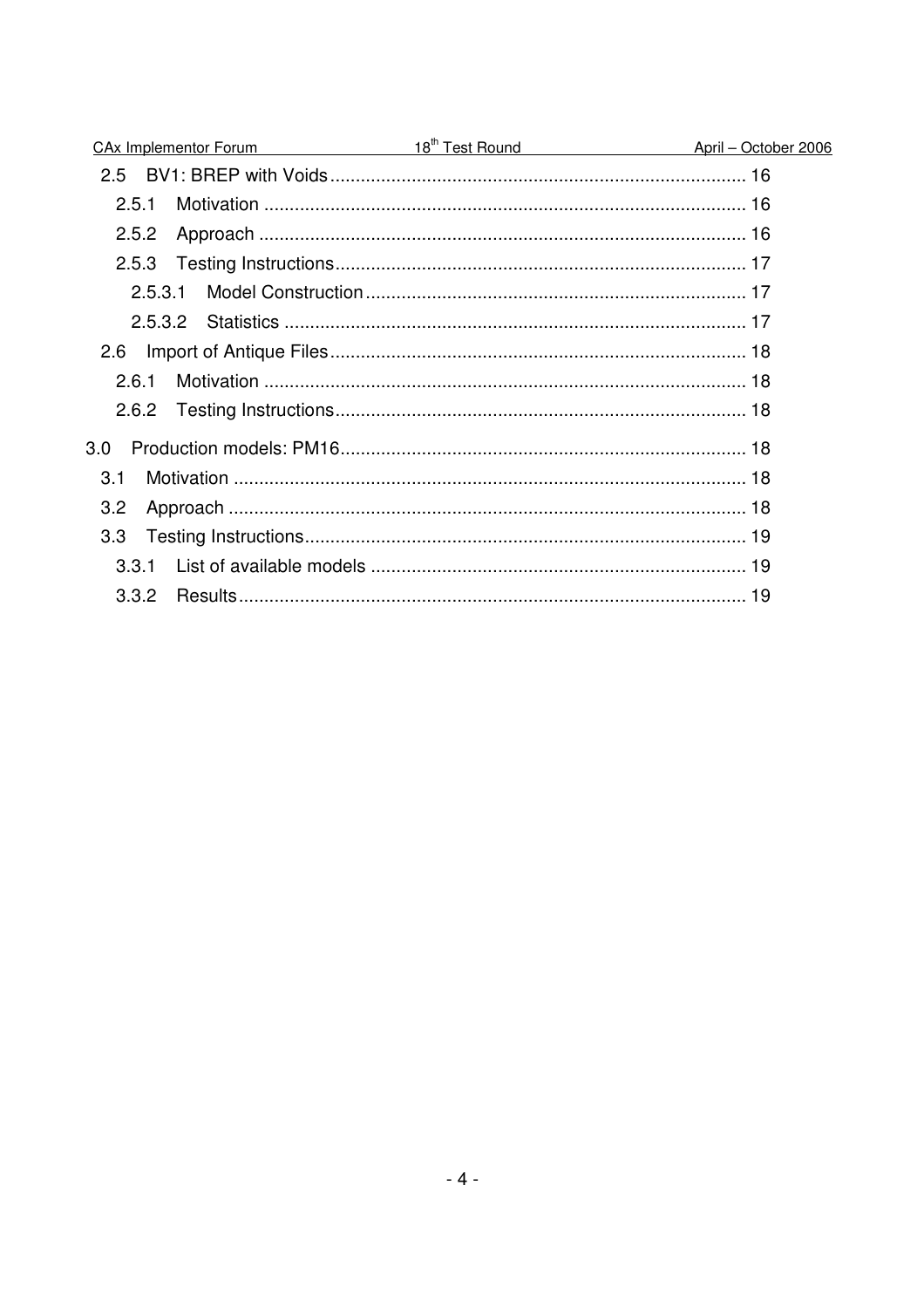# **1.0 Introduction**

This document describes the suite of test cases to be used for the eighteenth round of testing of the CAx Implementor Forum (CAx-IF). The CAx-IF is a joint testing forum organized by PDES, Inc. and the ProSTEP iViP association. The test rounds of the CAx-IF concentrate primarily on testing the interoperability and conformance of STEP processors based on AP 203 and AP 214.

The test rounds in general combine testing of synthetic and production models. Production models will in most cases be provided by the member companies of the organizations PDES, Inc. and ProSTEP iViP. When production models are not available from the member companies, "production-like" models will be solicited from the various CAx-IF participants.

This test suite includes synthetic models for testing the following capabilities: validation of data transfer quality, geometric validation properties, geometric and dimensional tolerances (GD&T), 3d annotations, and long-term archiving.

Production models are provided for assemblies and piece parts. The basis for the production test cases is native CAD models. Each test case therefore originates from a single CAD system, and the set of test cases to be pre-processed (converted to STEP files) is unique for each CAD system. After pre-processing, the resulting STEP files are then to be imported/post-processed/read in by the rest of the participants.

# **1.1 Functionality tested in this round**

Functionality tested in this round relates to: validation of data transfer quality, geometric validation properties, geometric and dimensional tolerances (GD&T), 3d annotations, and longterm archiving.

- Validation of data transfer quality: Based on the "Torque Converter" assembly from the 8<sup>th</sup> ProSTEP iViP Benchmark, this test focuses on the data quality before, during and after the data exchange via STEP. For validation purposes, both the (Extended) Geometric Validation Properties as well as a 3<sup>rd</sup> party quality checker are used.
- Geometric Validation Properties will be tested in two different occurrences:
	- Solid Model VP aim for the validation of the transfer of solid models and assemblies (Extended GVP). These will tested in conjunction with the data transfer quality testing.
	- $\circ$  Cloud Of Points (COPs) VP is a new kind of validation properties intended to detect shape changes encountered during the data transfer.
- The goal for GD&T is the ability to exchange tolerances for dimensions and geometry to drive downstream applications such as coordinate measuring and manufacturing.
- 3D Annotations is related to the functionality to display notes in the 3d model space. These notes are typically associated with a geometric element of the model (Associative Text). This test is intended as preparation for GD&T presentation.
- Long Term Archiving relates to importing native models and corresponding STEP files that are as old as possible. These files are taken from the archives of the CAx-IF and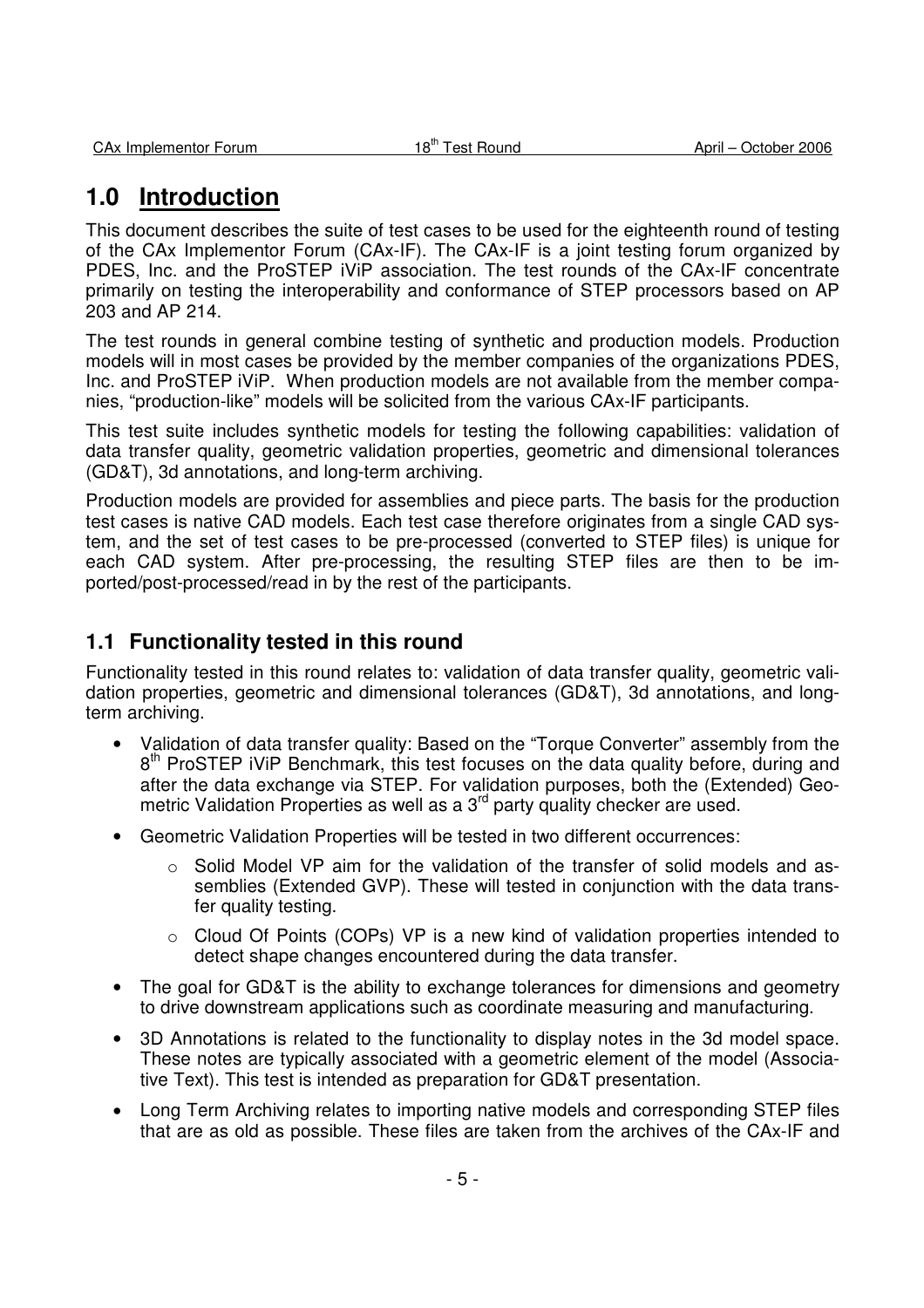its preceding working groups. The intention is to see if native models and STEP files ten years and older still can be imported into the current system versions, and how they compare.

• In addition to synthetic models for the above capabilities, production models are included in this round of testing.

# **1.2 General test instructions for this round**

The general procedures for communication of models and statistics are outlined in a separate document 'General Testing Instructions'. The general instructions can be retrieved from CAx Implementor Forum web sites. The latest version is v1.4, dated December 2004.

| Date               | <b>Action</b>                                         |
|--------------------|-------------------------------------------------------|
| May 17, 2005       | Test Suite available /                                |
| (Wed)              | 1 <sup>st</sup> CAx Implementor Forum conference call |
| <b>ASAP</b>        | <b>Production Models released</b>                     |
| July 7 (Fri)       | Initial STEP files and native stats due               |
| July 28 (Fri)      | <b>STEP files and native stats frozen</b>             |
| August 31 (Wed)    | Target stats due / 2 <sup>nd</sup> conference call    |
| September 27 (Wed) | <b>Target stats frozen</b>                            |
| October 4 (Wed)    | Pre-release of final stats / 3rd conference call      |
| October 10 (Tue)   | Review meeting for test round                         |
| October $11 - 12$  | <b>CAx Implementor Forum meeting,</b>                 |
| $(Wed - Thu)$      | <b>Darmstadt, Germany</b>                             |

# **1.3 Preliminary testing schedule**

# **1.4 Copyrights on test cases**

Not all of the production test cases which were provided by the PDES, Inc. and ProSTEP iViP member companies are fully released for any purpose. The least common denominator is that the test cases can be freely distributed among the ProSTEP iViP / PDES, Inc. Round Table participants and can be used for any purposes that are related to CAx-IF testing (i.e. testing, documentation of testing efforts), as long as a reference to the originating company is made.

The test cases must not be used for any purposes other than the CAx-IF testing or outside of PDES, Inc. and ProSTEP iViP.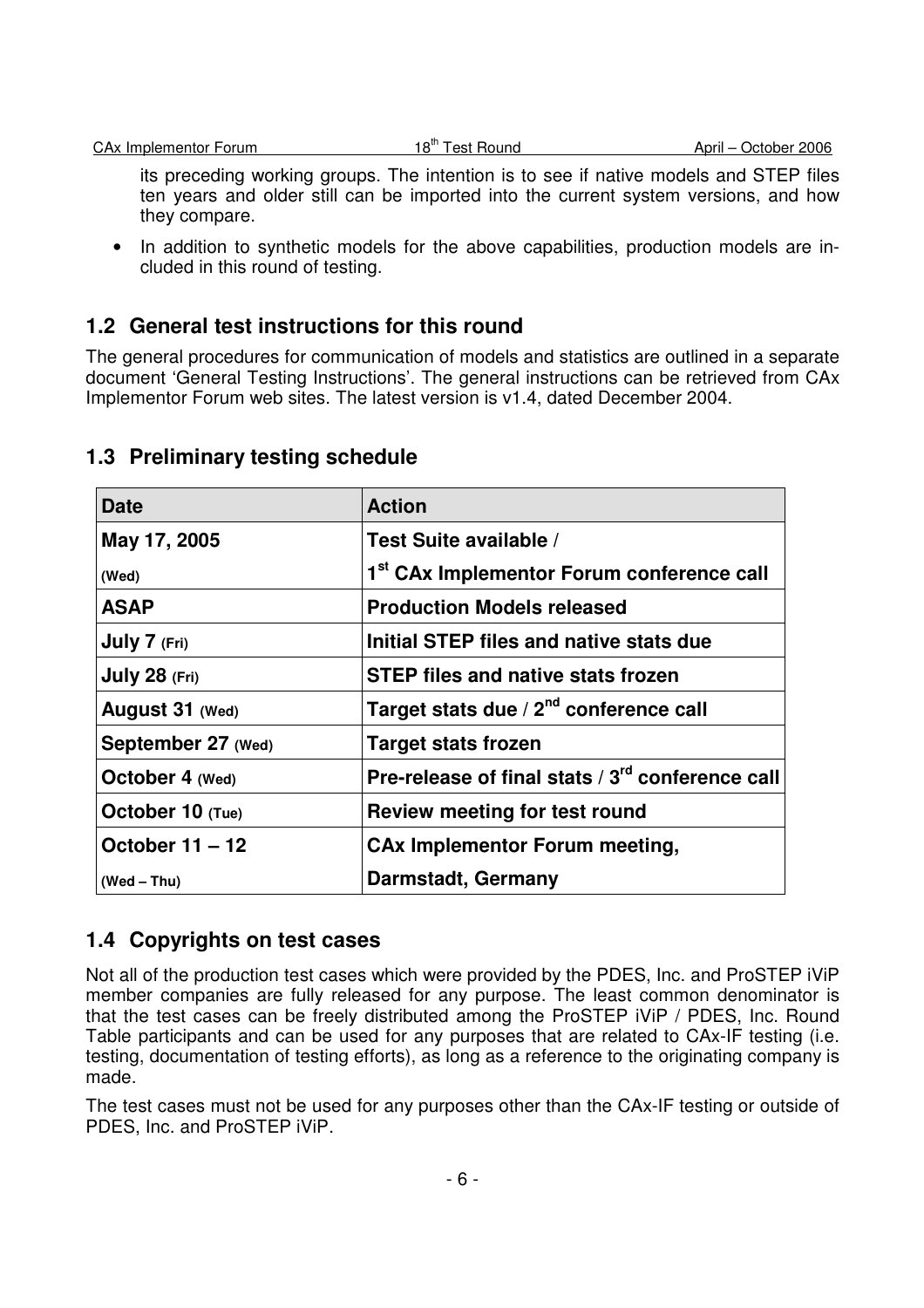# **2.0 Synthetic test case specifications**

# **2.1 Model B4 : Data Transfer entroi Validation**

### **2.1.1 Motivation**

The intention for this test case is the tracking of model quality before, during and after the exchange via STEP. The assembly model ('torque converter') from the 8<sup>th</sup> ProSTEP Benchmark is used since it's an established test suite available to all CAx-IF participants.

The data quality is checked on either end of the data exchange chain by a third party tool, namely CADIQ. Therefore, the native and target models need to be provided in addition to the usual STEP files and statistics. This type of quality check goes beyond mere geometric validation and also captures design defects.

In addition, in Round18J this model will be tested including (Extended) Geometric Validation Properties to observe correlations between the GVP results and CADIQ findings.

### **2.1.2 Approach**

(Extended) Geometric Validation Properties will be tested according to the current Draft Recommended Practices available in the member area of the CAx-IF web sites, under "Information on Round18J of Testing" (dated xx-05-2006).

### **2.1.3 Testing Instructions**

The assembly should be exported as a single STEP file in either AP214-IS or AP203e2 format. Each system testing this model shall included the highest level of Geometric Validation Properties it supports on export to STEP.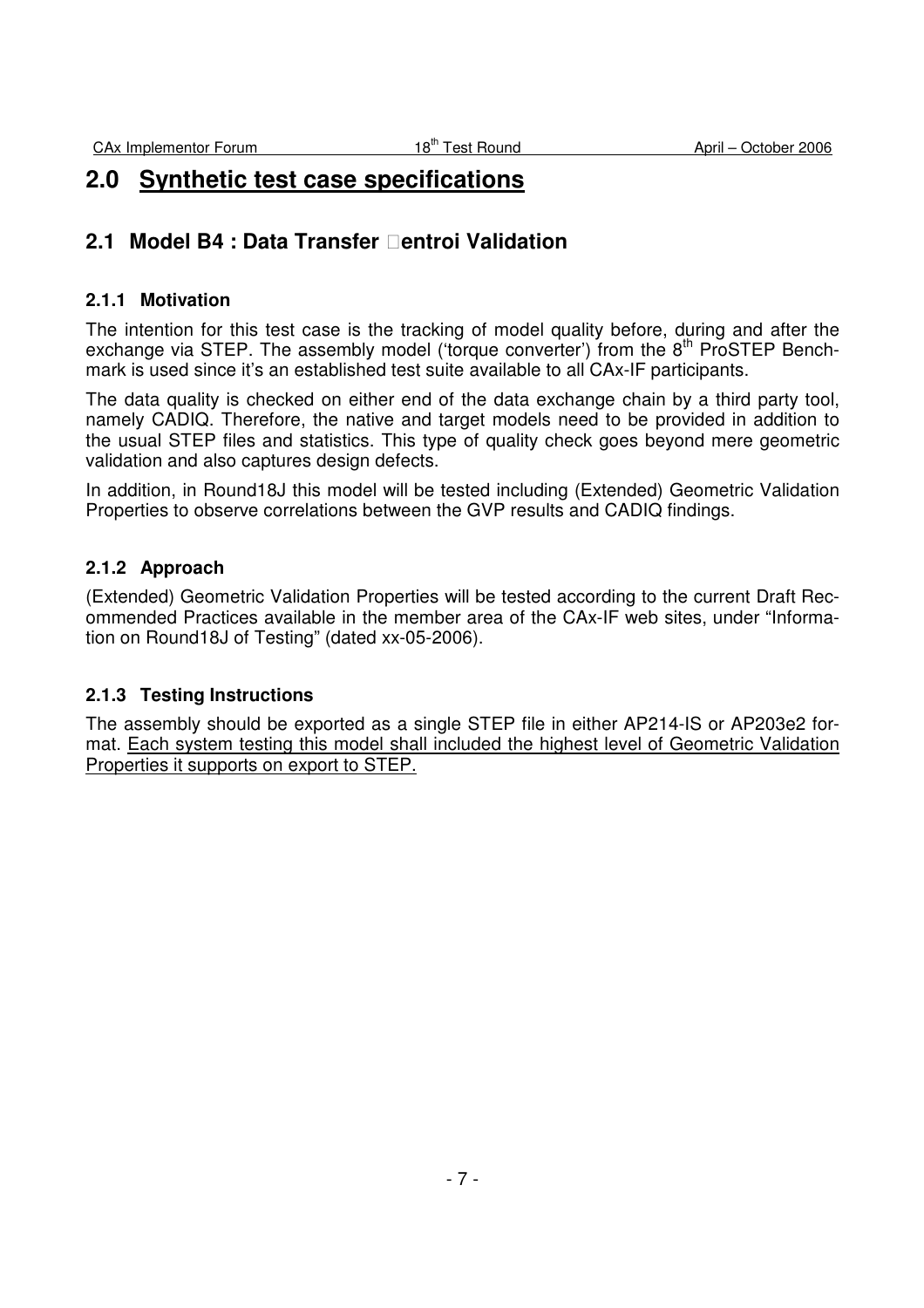CAx Implementor Forum 18<sup>th</sup> Test Round April – October 2006

### **2.1.3.1 Construction of the benchmark model**



Figure 1: Exploded view of the B4 model (torque converter assembly)

Those vendors who participated in the ProSTEP iViP benchmark should re-use the torque converter assembly model which has been constructed for that purpose.

If vendors who wish to participate in this test but do not have a native model of the assembly, please contact jochen.boy@prostep.com for modeling instructions.

### **2.1.3.2 Results**

For each STEP file imported for the B4 model, vendors need to submit at least one of the following:

• The target model from their system created by importing the STEP file. This is required for an end-to-end analysis of the data exchange with the "CADIQ" tool. The file name should clearly point out the source system which created the STEP file.

**Note:** For collecting the target models, the File Upload Area at http://collaboration.aticorp.org/pdt/caxif/ will be used (for further information see CAx-IF General Guidelines v1.5, section 3.3).

If the resulting target model is submitted, no .CSV needs to be provided, since the results calculation can be done by CADIQ.

• A text file with the statistics in comma-delimited form (.CSV):

| model    | B4                 |
|----------|--------------------|
| system_n | Native system code |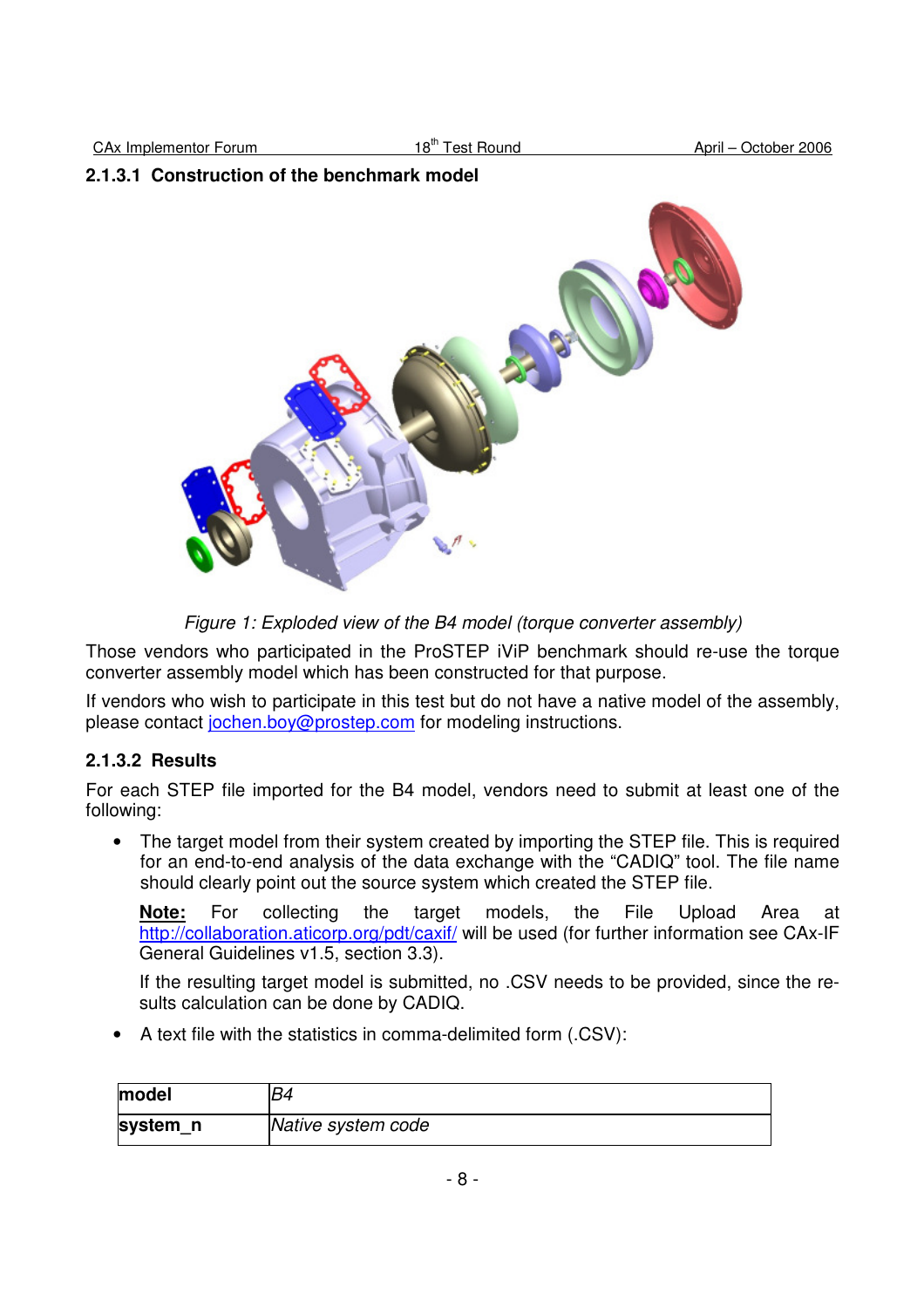| CA <sub>x</sub> Implementor Forum |  |
|-----------------------------------|--|
|                                   |  |

| system_t                                        | Target system code (for native stats use 'stp' for system t)                                                                                               |
|-------------------------------------------------|------------------------------------------------------------------------------------------------------------------------------------------------------------|
| lunit                                           | <b>Units</b>                                                                                                                                               |
| volume                                          | Total volume of all solids                                                                                                                                 |
| validation<br>volume                            | Total volume of all solids as received via the validation prop-<br>erty capability.                                                                        |
| Valid vol                                       | pass/fail, is the instantiation of the validation property 'volume'<br>in the STEP file as per the recommended practices for valida-<br>tion properties?   |
| Area                                            | Total surface area of all solids                                                                                                                           |
| validation area                                 | Total surface area of all solids (entire assembly) as received<br>via the validation property capability.                                                  |
| Valid area                                      | pass/fail, is the instantiation of the validation property 'area' in<br>the STEP file as per the recommended practices for validation<br>properties?       |
| Cx cy cz                                        | Centroid of all solids                                                                                                                                     |
| validation cx<br>validation cy<br>validation cz | Centroid of all solids (entire assembly) as received via the<br>validation property capability.                                                            |
| Valid_cent                                      | pass/fail, is the instantiation of the validation property 'cen-<br>troid' in the STEP file as per the recommended practices for<br>validation properties? |
| Shoveit ok                                      | pass/fail, indicates whether the model passed comparison of<br>the Extended GVP (i.e. no parts/subassemblies misplaced),<br>or failed.                     |
| Valid shoveit                                   | pass/fail, indicates whether the target system considers the<br>implementation of the instance information valid as per rec-<br>ommended practices.        |
| Date                                            | Date submitted                                                                                                                                             |
| issues                                          | Short description of issues                                                                                                                                |

# **2.2 Model IO1: Cloud Of PointS GVP**

# **2.2.1 Motivation**

The "Cloud Of PointS" (COPS) is a new kind of validation properties, intended to validate the actual shape of the model. The mechanism is based on sampling points, which are created exactly on each surface by the exporting CAD system and written into the STEP file as cartesian points. The importing system measures the distances between those sampling points and the faces and boundaries of the created geometry in order to detect any shape changes.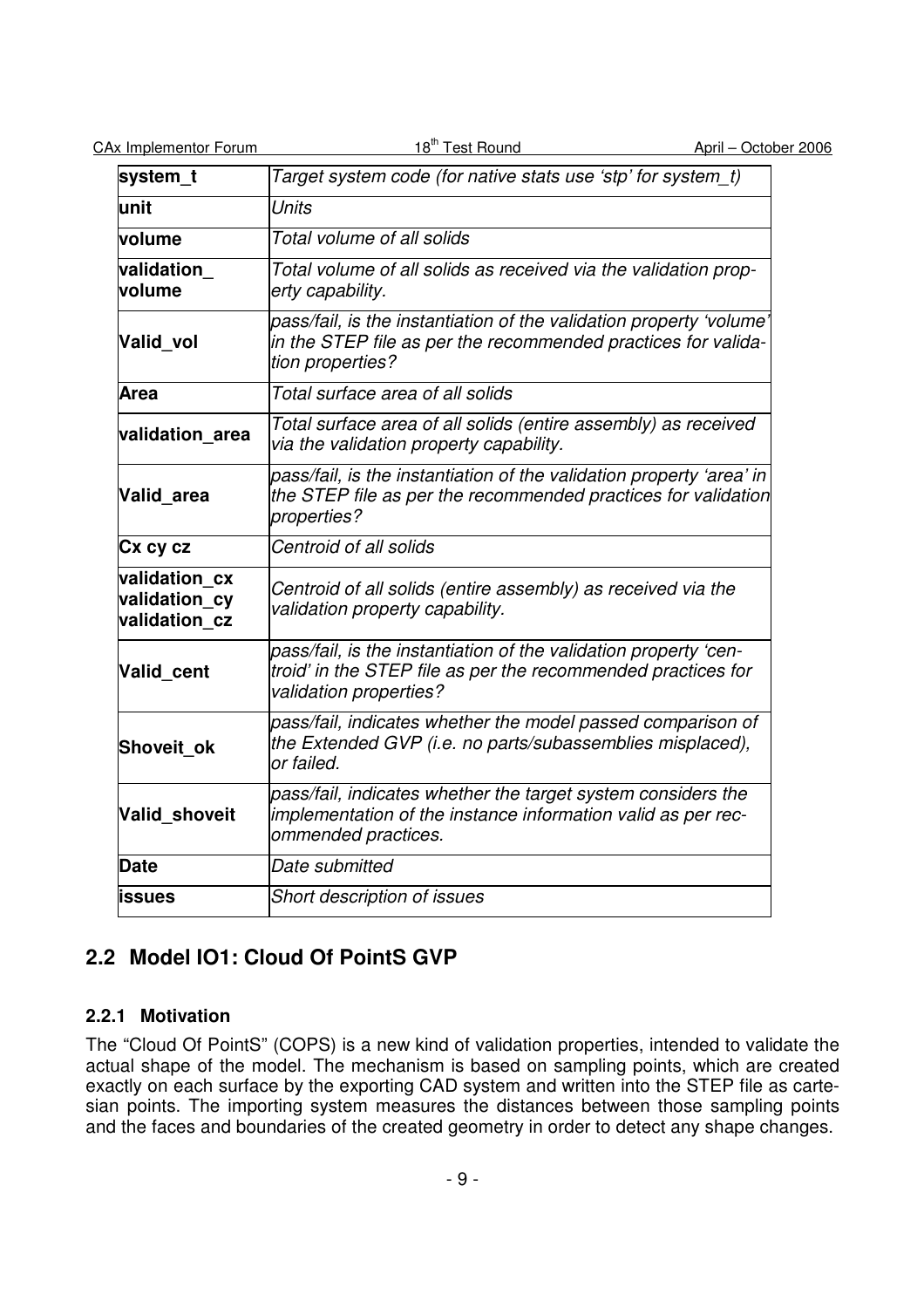CAx Implementor Forum 18<sup>th</sup> Test Round April – October 2006

In case a face gets lost during translation, the sampling points can also be used as a guideline to re-create the face.

The goal is to extend the STEP file to be a self-validating archive, since in addition to the geometry it also stores the information for its validation. The main application scenario for this is long-term archiving.

### **2.2.2 Approach**

The COPS Validation Properties will be tested according to the current Draft Recommended Practices available in the member area of the CAx-IF web sites, under "Information on Round18J of Testing" (dated xx-05-2006).

A more detailed presentation on this functionality provided by ITI will also be made available.

### **2.2.3 Testing instructions**



Figure 2: Shape of the io1 model (flange)

### **2.2.3.1 Model construction**

Construct the flange as one solid. The modelling instructions can be found in the Annex of the Test Suite for Round9J, which can be found on the CAx-IF web sites under "Joint Testing Information".

### **2.2.3.2 Statistics**

With each STEP file submitted for the io1 model, vendors must include a text file with the stats in comma-delimited form (.CSV):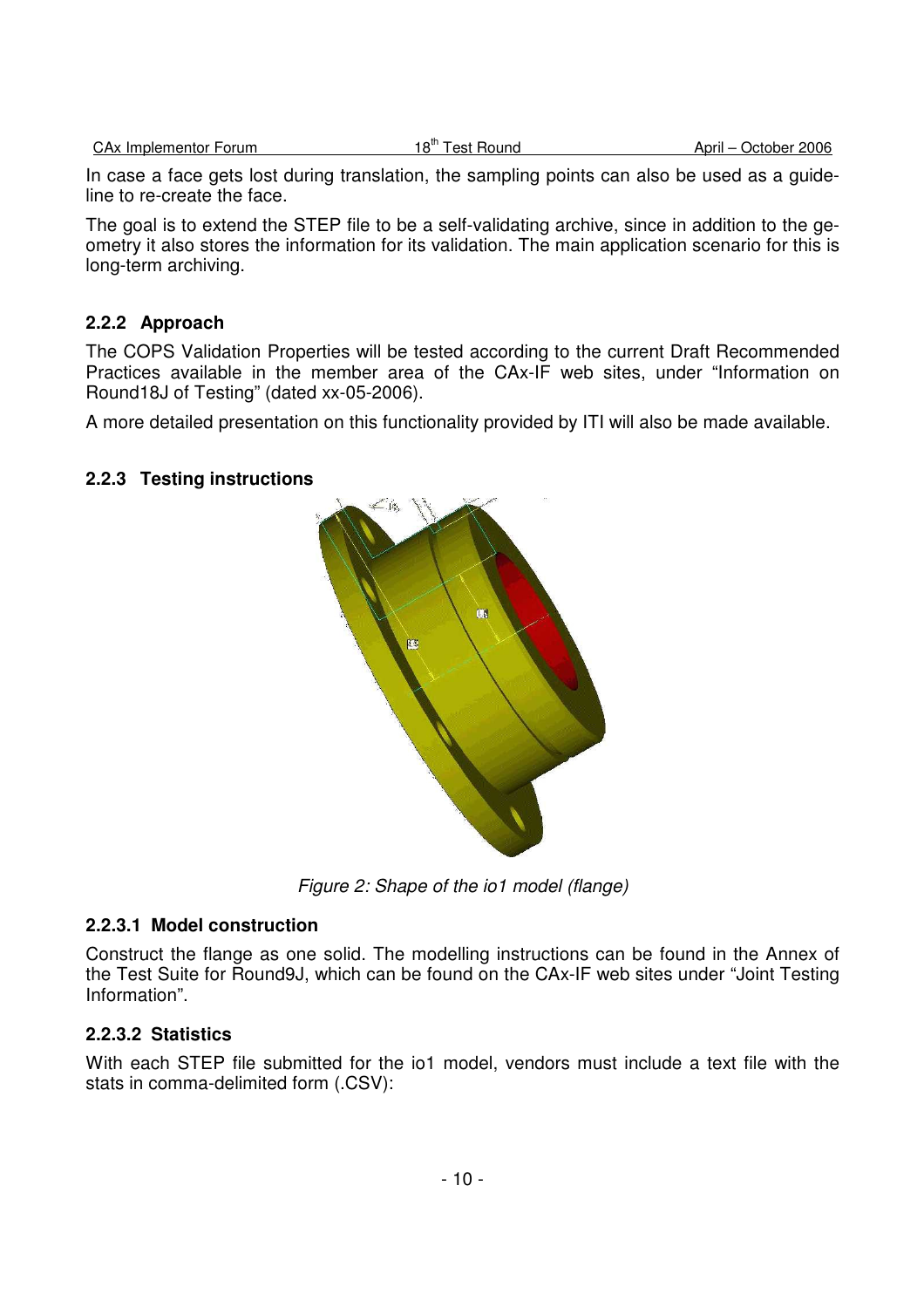| <b>CAx Implementor Forum</b>                    | 18 <sup>th</sup> Test Round<br>April - October 2006                                                                                                        |  |  |  |
|-------------------------------------------------|------------------------------------------------------------------------------------------------------------------------------------------------------------|--|--|--|
| model                                           | io 1                                                                                                                                                       |  |  |  |
| system_n                                        | Native system code                                                                                                                                         |  |  |  |
| system_t                                        | Target system code (for native stats use 'stp' for system t)                                                                                               |  |  |  |
| lunit                                           | <b>Units</b>                                                                                                                                               |  |  |  |
| volume                                          | Total volume of all solids                                                                                                                                 |  |  |  |
| validation<br>volume                            | Total volume of all solids as received via the validation prop-<br>erty capability.                                                                        |  |  |  |
| Valid_vol                                       | pass/fail, is the instantiation of the validation property 'volume'<br>in the STEP file as per the recommended practices for valida-<br>tion properties?   |  |  |  |
| Area                                            | Total surface area of all solids                                                                                                                           |  |  |  |
| validation area                                 | Total surface area of all solids (entire assembly) as received<br>via the validation property capability.                                                  |  |  |  |
| Valid area                                      | pass/fail, is the instantiation of the validation property 'area' in<br>the STEP file as per the recommended practices for validation<br>properties?       |  |  |  |
| Cx cy cz                                        | Centroid of all solids                                                                                                                                     |  |  |  |
| validation cx<br>validation_cy<br>validation cz | Centroid of all solids (entire assembly) as received via the<br>validation property capability.                                                            |  |  |  |
| Valid_cent                                      | pass/fail, is the instantiation of the validation property 'cen-<br>troid' in the STEP file as per the recommended practices for<br>validation properties? |  |  |  |
| Cops_ok                                         | pass/fail, indicates whether the model passed comparison of<br>the COPS GVP (i.e. no shape changes detected), or failed.                                   |  |  |  |
| Valid_cops                                      | pass/fail, indicates whether the target system considers the<br>implementation of the Cloud of PointS information valid as per<br>recommended practices.   |  |  |  |
| <b>Date</b>                                     | Date submitted                                                                                                                                             |  |  |  |
| issues                                          | Short description of issues                                                                                                                                |  |  |  |
|                                                 |                                                                                                                                                            |  |  |  |

# **2.3 Model GD3: Geometric Dimensioning and Tolerancing**

# **2.3.1 Motivation**

Geometric and Dimensional Tolerances are required for a number of business use cases in the context of STEP data exchange. Among others, they are a prerequisite for long-term data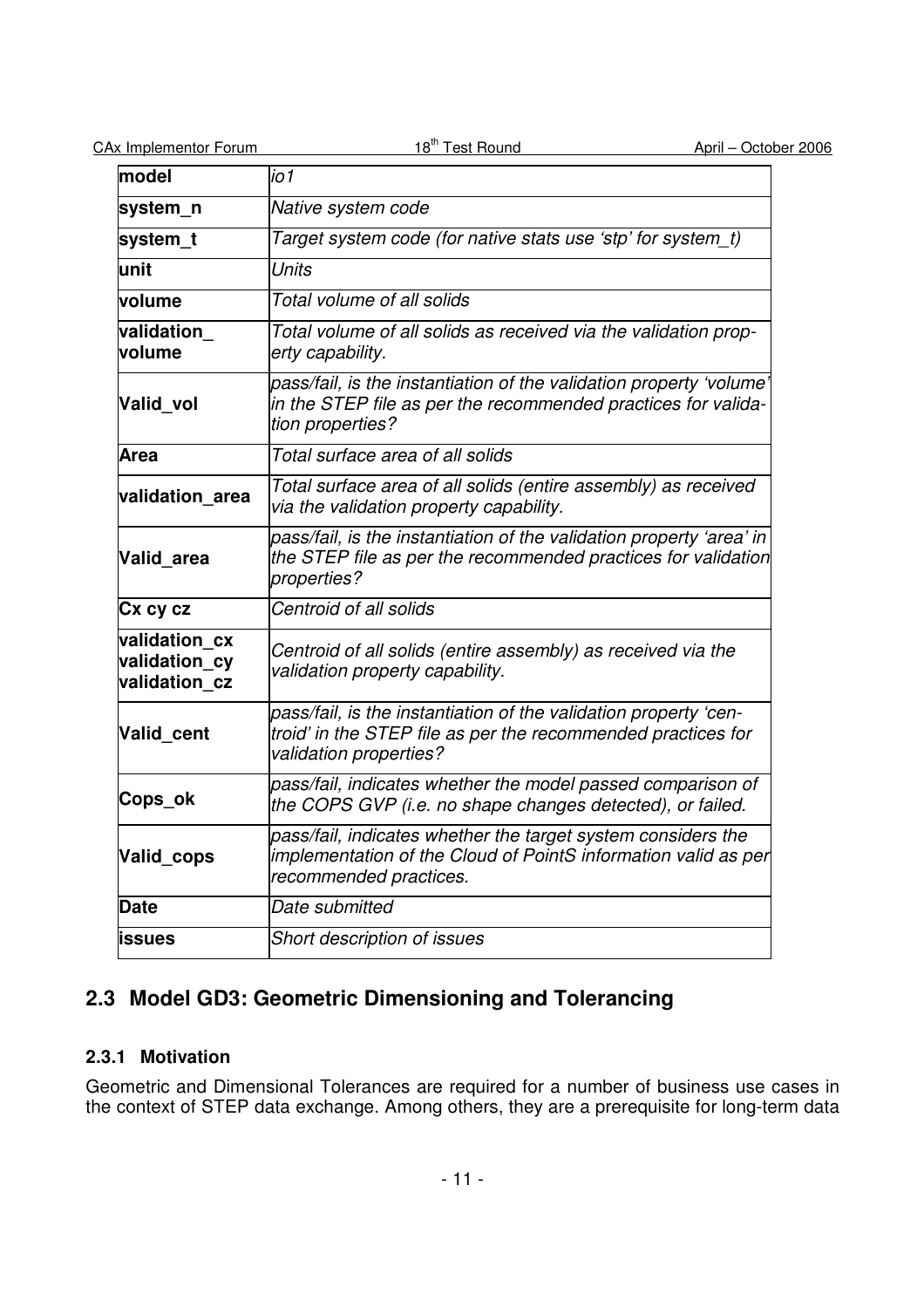| CAx Implementor Forum | 18"' Test Round | April –<br>October 2006 |
|-----------------------|-----------------|-------------------------|
|                       |                 |                         |

archiving, the way the aircraft industry plans to use it. In addition, the GD&T data can be used to drive downstream applications such as coordinate measuring and manufacturing

# **2.3.2 Approach**

The functionality tested with this model is based on the harmonized approach for GD&T, described in detail in the updated GD&T Usage Guide (Version 2), which is available from the CAx-IF homepages under "Joint Testing Information".

# **2.3.3 Testing Instructions**

The model is the same as GD2 (see Test Suite for Round16J), but the GD&T is different. The two Datum Targets have a circular target area, one is 0.5 in diameter, the other is 0.754 in diameter. They are centred on at [X2.0 Y0.5 Z1.0], and [X2.0 Y0.5 Z3.0.].



Figure 3: View of the GD3 model with GD&T information displayed

# **2.3.3.1 Statistics**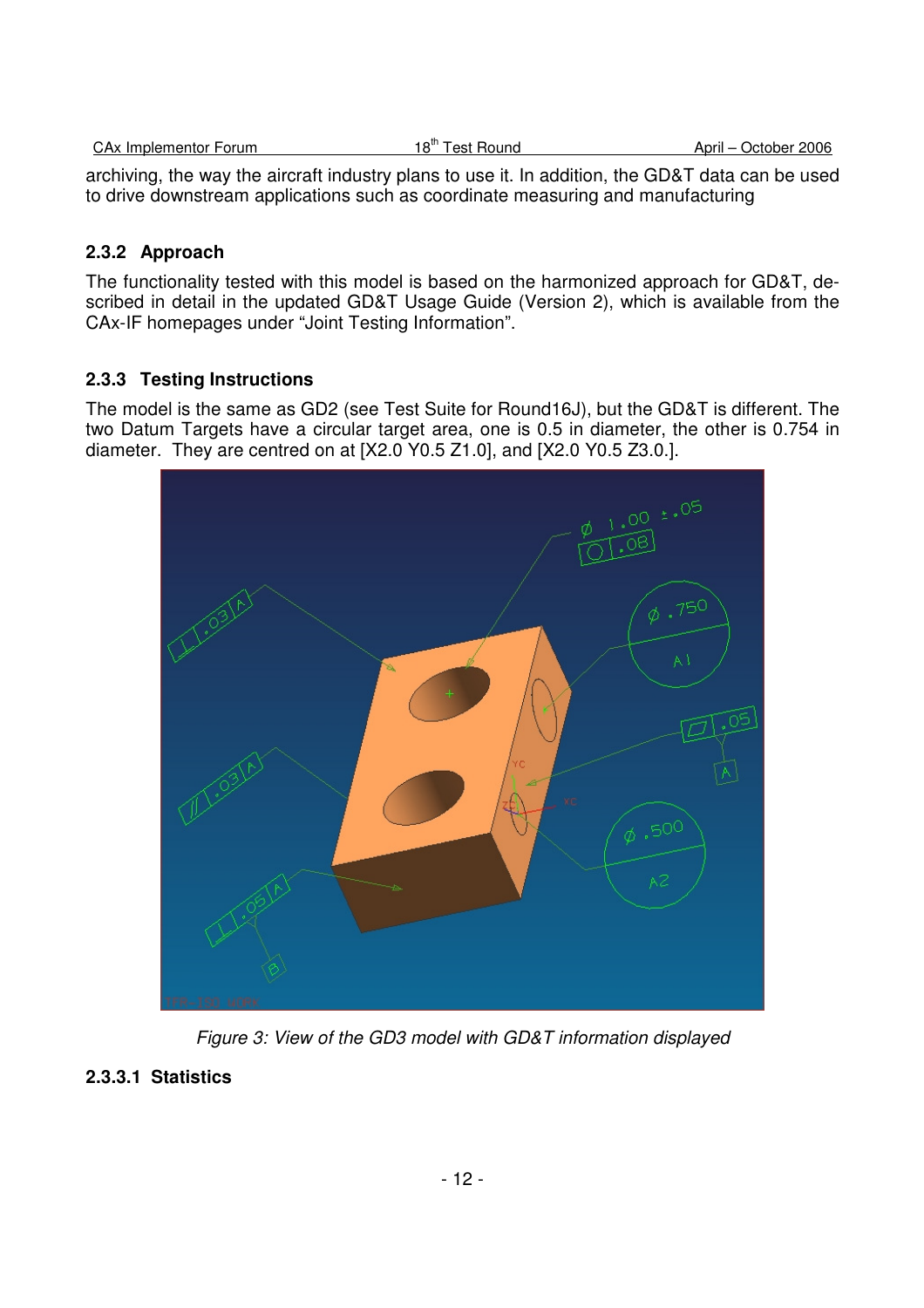CAx Implementor Forum 18<sup>th</sup> Test Round April – October 2006

With each STEP file processed for the GD&T model, vendors must include a text file with the statistics in comma-delimited form (.CSV):

| model          | gd2                                 |
|----------------|-------------------------------------|
| lunit          | <b>Units</b>                        |
| volume         | Total volume of all solids          |
| area           | Total surface area of all solids    |
| cx, cy, cz     | Centroid of all solids              |
| dim found      | The number of dimensions processed. |
| Datum found    | The number of datums processed.     |
| Tol processed  | The number of tolerances processed. |
| Date           | Date submitted                      |
| <b>lissues</b> | Short description of issues         |

# **2.4 Model C1 : Colors and 3D Annotation**

### **2.4.1 Motivation**

There are two main objectives for this test:

- Preparation for GD&T Presentation: Since the 3D Annotation tests in Round17J revealed some issues with the existing implementations, it was agreed to further test this functionality to give all vendors supporting 3D Test a chance to update and verify their implementations in this area. Since most of the 3D Annotation module will be re-used for GD&T Presentation, this test is also a preparation for that. GD&T Presentation will probably be tested from Round19J on
- Verification of color exchange: Several new systems have joined the CAx-IF recently and therefore never formally tested the colors functionality. This test offers them the chance to do so.

Since the focus of this test is on the functionalities mentioned above, a very simple test model will be used. It will contain a colored cube, including overriding color for the system supporting this functionality, plus a colored surface and curve.

# **2.4.2 Approach**

### **2.4.2.1 Presentation colors**

As defined in AP214, AP203e2 and the Colors and Layers extension to AP203e1.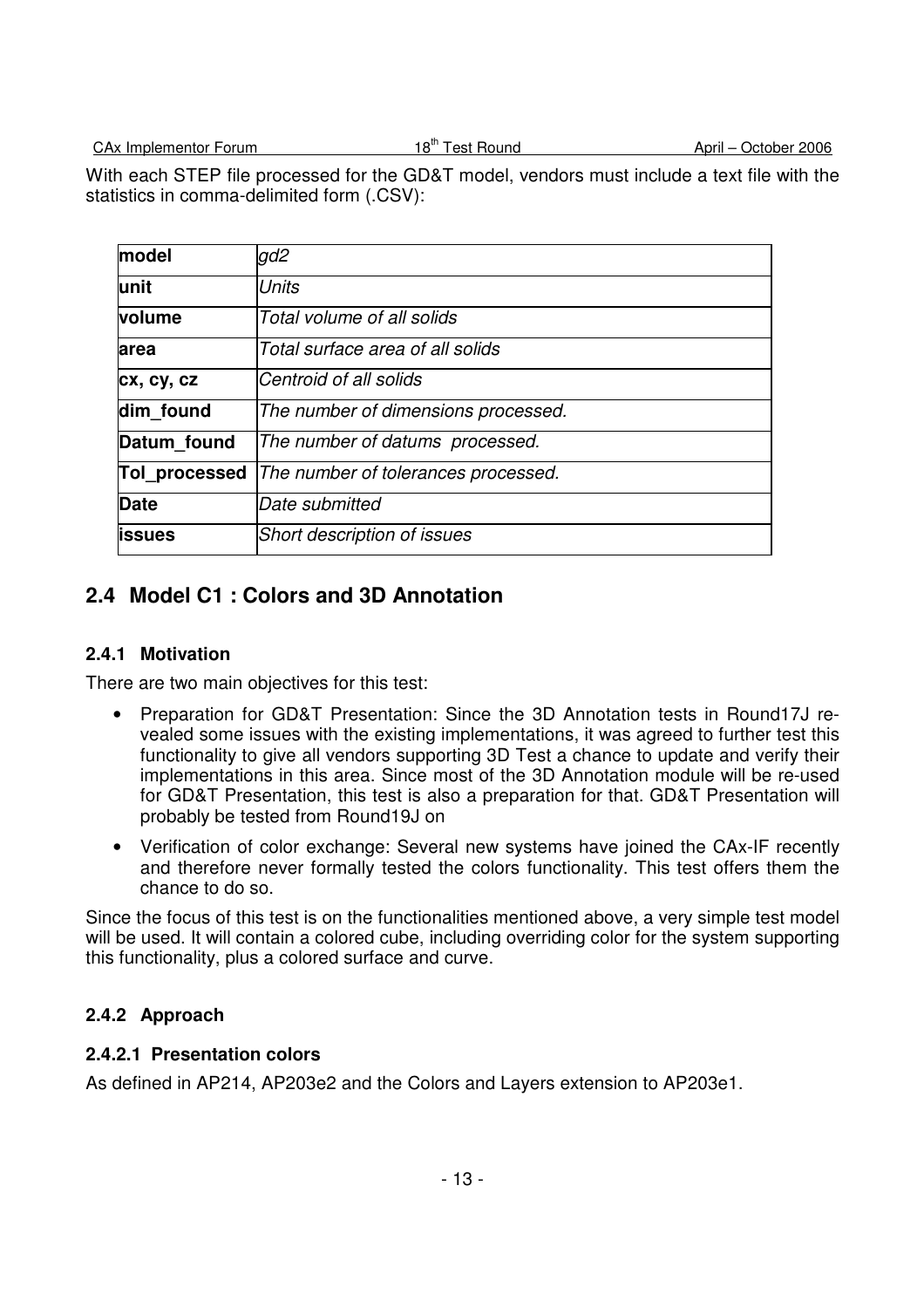#### **2.4.2.2 Annotation**

The systems' support for associative text is strongly varying. The approach studied with the Implementor Forum allows for:

- unstyled text in the model
- styled notes in the model
- associate notes to the model
- associativity of notes visually depicted by leader curves

The support for this functionality inside the systems varies considerably. Further variations are introduced by the target elements to which the notes can be associated in a system.

For the test of 3D Annotation, a scenario with a styled text associated to a face and a visual depiction of this associativity by a leader curve will be studied. Since the underlying STEP approach is modular, those systems that cannot exactly represent such a scenario are encouraged to use closest-fits, e.g. neglect the associativity when necessary.

The recommended practices for associative text are available on the CAx-IF web sites, http://www.cax-if.org/ and http://www.cax-if.de/.

### **2.4.3 Testing Instructions**

#### **2.4.3.1 Model construction**

In order to test color and text exchange without any unwanted side-effects, a very simple geometry is used. It was originally defined in Round6J and should contain:

- A cube with solid color (arbitrary dimensions).
- For systems supporting overriding colors:
	- An overriding face color on one side of the cube.
	- An overriding edge color on one edge of the cube. The edge should not belong to the colored surface.
- A separate surface with surface color.
- A separate curve with curve color.

This model is also used to test the exchange of 3D annotations, for systems supporting this functionality. Recommendations to set up the text in the model:

- Include two annotations in the model, one single-line text and one multi-line text.
- **Style the two texts with an arbitrary color.**
- The two annotations should be associated to portions of the cube, e.g. a surface and an edge.
- Select an arbitrary placement of the text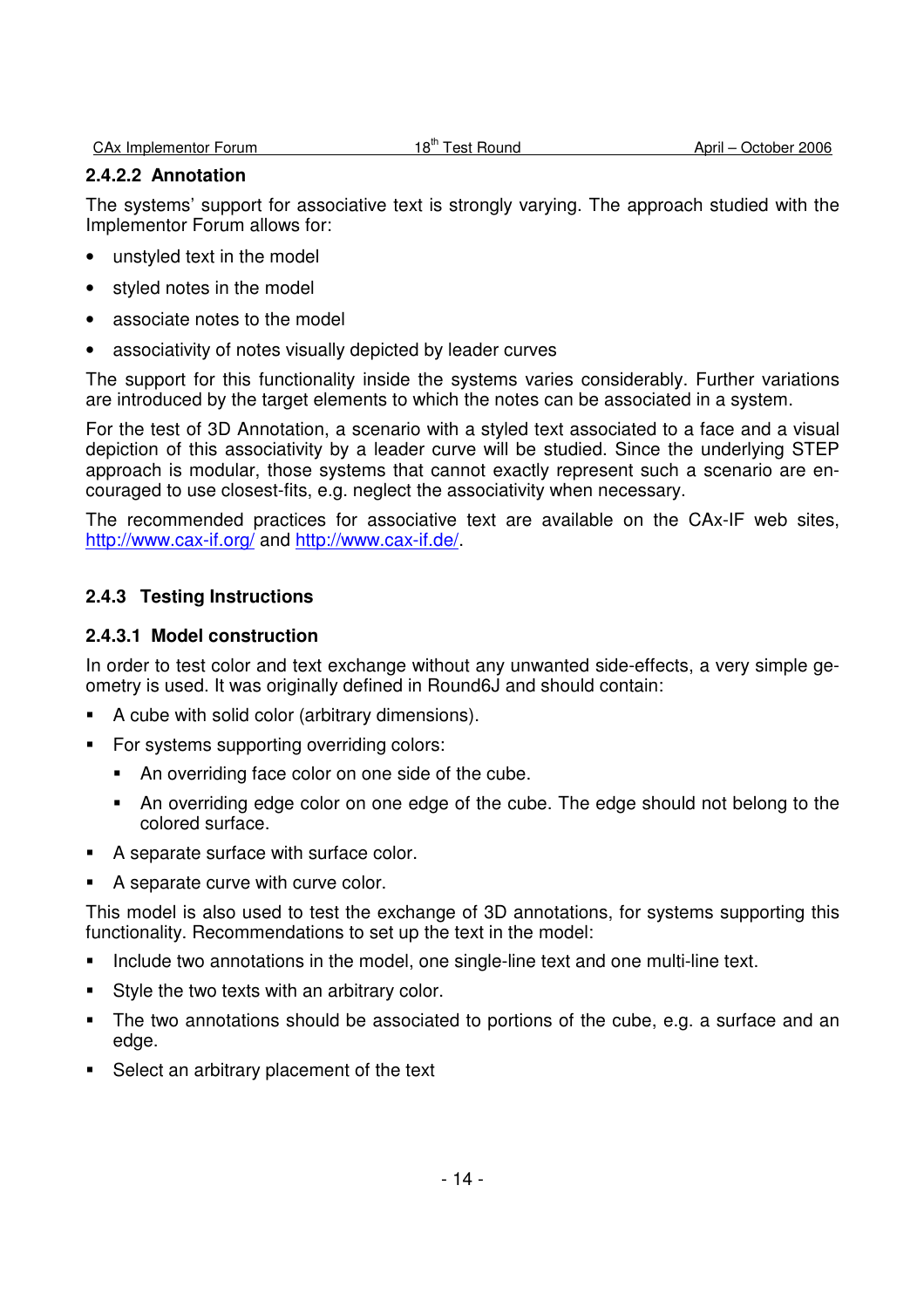

**Note:** Overriding colours are not mandatory, but recommended for systems supporting this functionality. The colours don't necessarily need to be as shown on the figures above.

# **2.4.3.2 Statistics & Screenshots**

With each STEP file submitted for C1, vendors must include a text file with the stats in comma-delimited form (.csv):

| model       | c1                                                                                                                                                                                           |
|-------------|----------------------------------------------------------------------------------------------------------------------------------------------------------------------------------------------|
| system t    | Native system code                                                                                                                                                                           |
| system_n    | Target system code (for native stats use 'stp' for system t)                                                                                                                                 |
| color sd    | all/partial/none – if solid colours in the model are totally cor-<br>rect, partially correct, or lost completely.<br>Note: na indicates vendor is not testing solid colour                   |
| color f     | all/partial/none – if overriding face colour in the model is totally<br>correct, partially correct, or lost completely.<br>Note: na indicates vendor is not testing overriding face colour   |
| color e     | all/partial/none – if overriding edge colour in the model is to-<br>tally correct, partially correct, or lost completely.<br>Note: na indicates vendor is not testing overriding edge colour |
| color_surf  | all/partial/none – if the colour of the extra surface in the model<br>is totally correct, partially correct, or lost completely.                                                             |
| Color_curve | all/partial/none – if the colour of the extra curve in the model is<br>totally correct, partially correct, or lost completely.                                                               |
| Color t1    | Text colour used for the single-line text.                                                                                                                                                   |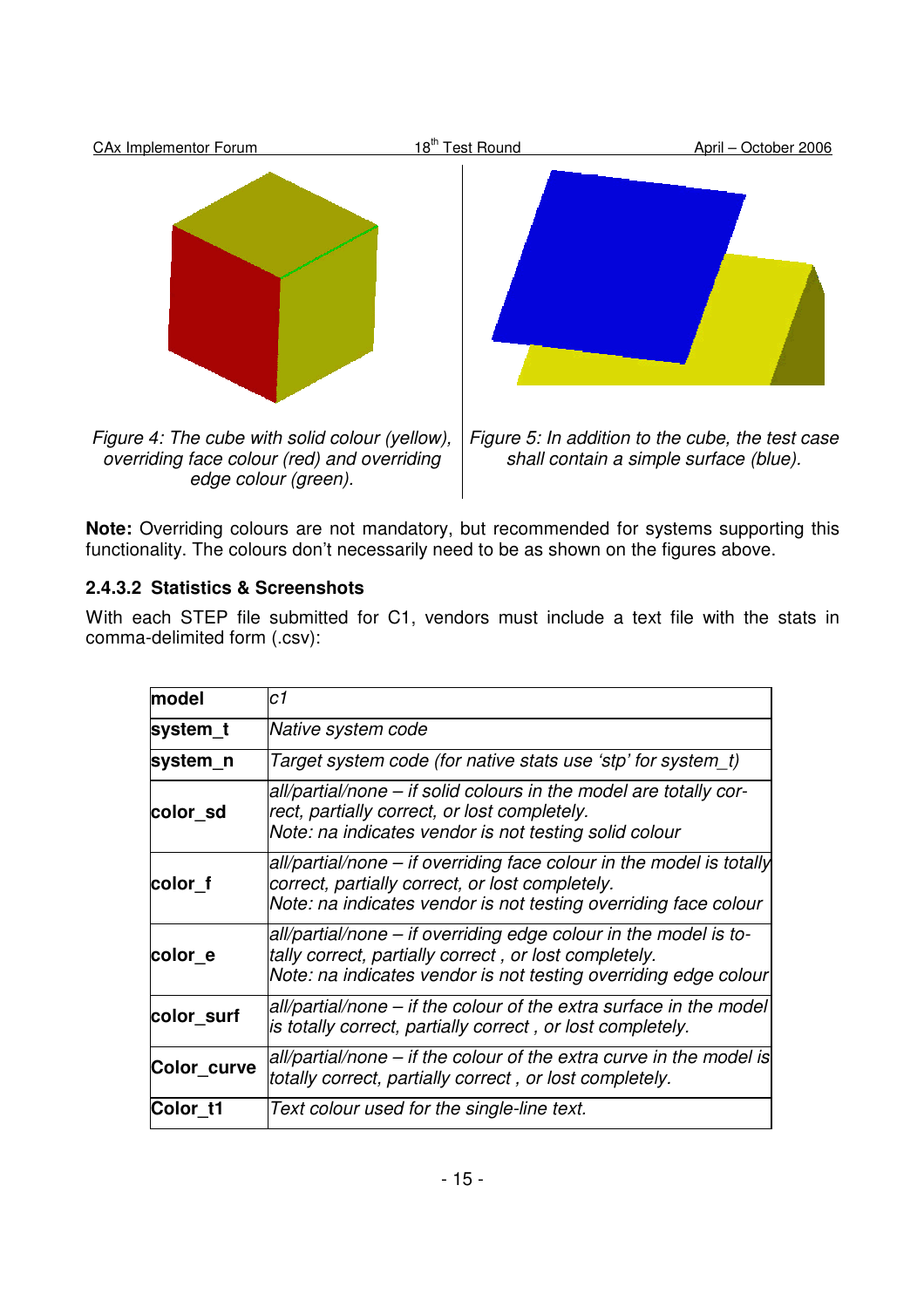| <b>CAx Implementor Forum</b> | 18 <sup>th</sup> Test Round                                                                                                                                                                      | April - October 2006 |
|------------------------------|--------------------------------------------------------------------------------------------------------------------------------------------------------------------------------------------------|----------------------|
| Color <sub>t2</sub>          | Text colour used for the multi-line text.                                                                                                                                                        |                      |
| Valid txt                    | all/partial/none – whether the specified texts appear in the<br>lmodel<br>Note: na indicates vendor is not testing associative text                                                              |                      |
| valid_txt -<br>assoc         | all/partial/none – whether the association of the text to the<br>elements of the geometric model as described above is cor-<br>rect<br>Note: na indicates vendor is not testing associative text |                      |
| date                         | Date submitted                                                                                                                                                                                   |                      |
| <b>lissues</b>               | Short description of issues                                                                                                                                                                      |                      |

Please note that due to the simplicity of the test model, no geometry statistics (volume / area entroid) will be collected.

In order to validate the color and annotation exchange on a visual basis, vendors are asked to send in a screenshot for their native model and one for each imported C1 to Jochen.boy@prostep.com. These pictures will then be published in the secure area of the CAx-IF web sites (http://www.cax-if.de/secure/ and http://www.cax-if.org/secure/). The following naming convention is suggested:

# c1-[nat]-[tgt].[type]

where [nat] is the native system code, [tgt] is the target system code (use 'native' for the screenshot of the native model), and [type] is the usual extension based on the file format (.jpg/.gif/.bmp).

# **2.5 BV1: BREP with Voids**

# **2.5.1 Motivation**

Although the applicability of a Brep with Voids in the "real world" is questionable (from a manufacturability point of view), it is evident that this type of geometry occurs every so often in production models. A Round17J Production Model test case turned out to be one of those.

The brep with voids capability was tested in the early days of STEP date exchange, in the PDES, Inc. StepNet and ProSTEP Roundtable activities. Since then, the CAD system landscape has changes significantly, and a number of current systems have never tested this.

This test is designed to update and verify the exchange of Breps with Voids.

# **2.5.2 Approach**

No special approach is used in this test. Syntax and structure (i.e. shell orientation) shall be implemented as defined in the STEP standard (Part 42).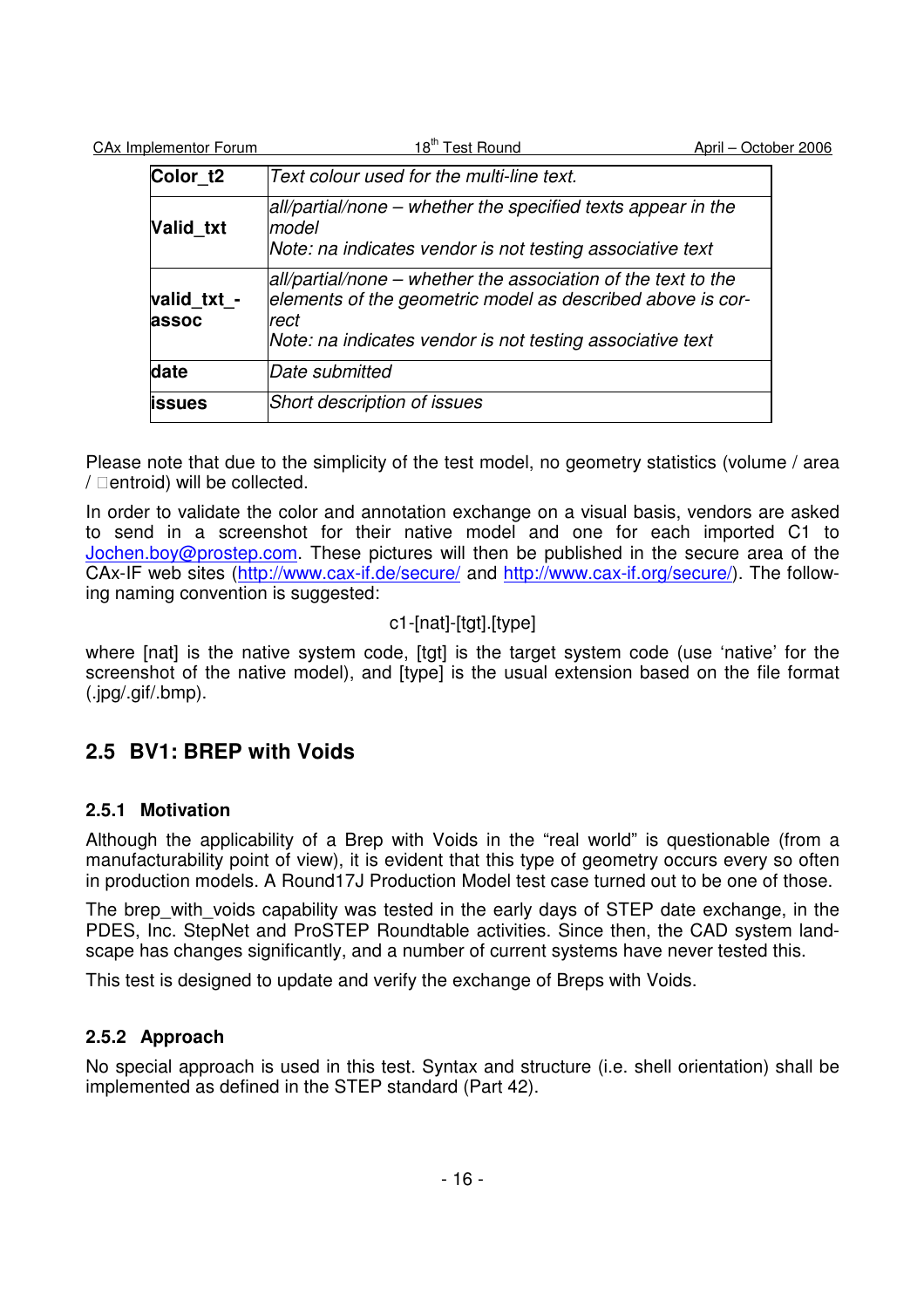#### **2.5.3 Testing Instructions**

### **2.5.3.1 Model Construction**

A quite simple model will be used for this test. The following composition is recommended:

- A cube or block with arbitrary dimensions
- Inside, construct two rectangular voids. The volume of each void shall at least be 10% of the volume of the main body.



Figure 6: Sketched layout of the BV1 test case

### **2.5.3.2 Statistics**

With each STEP file submitted for BV1, vendors must include a text file with the stats in comma-delimited form (.csv):

| model          | bv1                              |
|----------------|----------------------------------|
| lunit          | <b>Units</b>                     |
| volume         | Total volume of all solids       |
| area           | Total surface area of all solids |
| cx, cy, cz     | Centroid of all solids           |
| date           | Date submitted                   |
| <b>lissues</b> | Short description of issues      |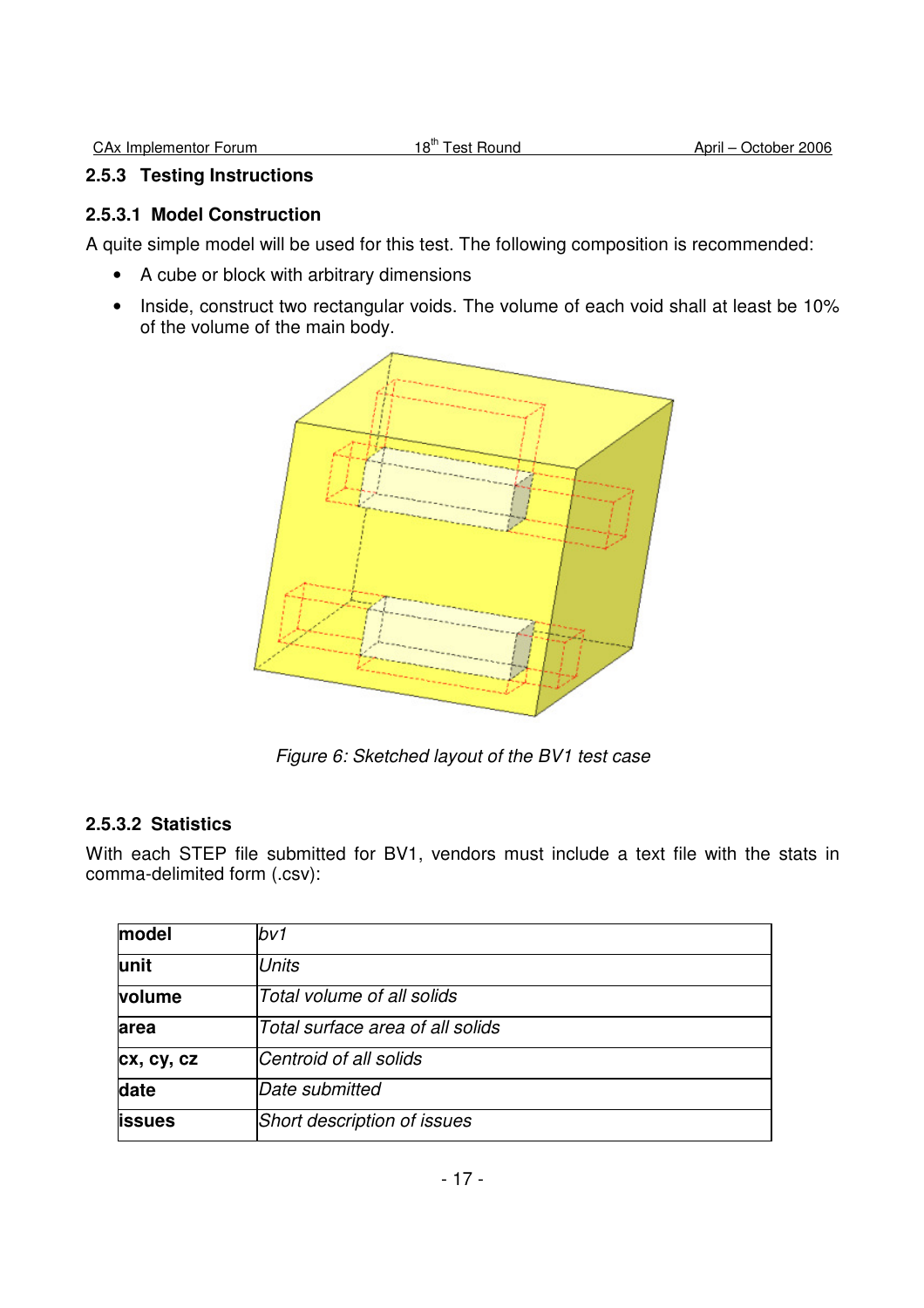# **2.6 Import of Antique Files**

#### **2.6.1 Motivation**

In the light of the Long-Term Archiving (LOTAR / LTDR) efforts, the goal is to get an idea of how old CAD models behave when they are being imported into the current versions of the respective systems. The CAx-IF with its extensive file archives, which, including preceding activities, reach back as far as ten years, offers the chance to import both the native model and the STEP file originally created from it.

### **2.6.2 Testing Instructions**

In Round18J, Production Model STEP files from Round3J will be re-tested. For these files in AP203e1 and AP214-DIS format, both a syntax check (STEPcheck) and a quality check (CADIQ) are documented. The native models for these files unfortunately are no longer available, but this does not impact the scenario, since the basic assumption of long-term archival is that the original native model is not accessible anyway.

The old STEP files will be included in the regular Production Model test cycle, see section 3.

# **3.0 Production models: PM16**

# **3.1 Motivation**

In an attempt to test the STEP processors on real world models, the CAx Implementor Forum will be testing production parts in this round and future rounds of CAx-IF testing. These production models are characteristic for components and assemblies that are encountered in the aerospace and automotive industries. PDES, Inc. and ProSTEP iViP member companies and vendors have supplied these models.

# **3.2 Approach**

Testing of Production Models focuses mainly on data quality, not on specific functionalities. Assemblies should therefore be exported as a single STEP file. The file format should be either AP214-IS or AP203e2. In order to support quality validation of the Production Model exchange, all vendors shall include the maximum level of Validation Properties they support. In addition, from Round18J on, the native and target statistics will include ValProps.

All source system native models and STEP files will be analyzed for data quality by the "CADIQ" developers. STEP syntax and structure will be checked by the CAx-IF facilitators. In order to enable an end-to-end analysis of the data exchange, all vendors importing Production Model STEP files are asked to submit the resulting target model from their system along with or instead of the target statistics.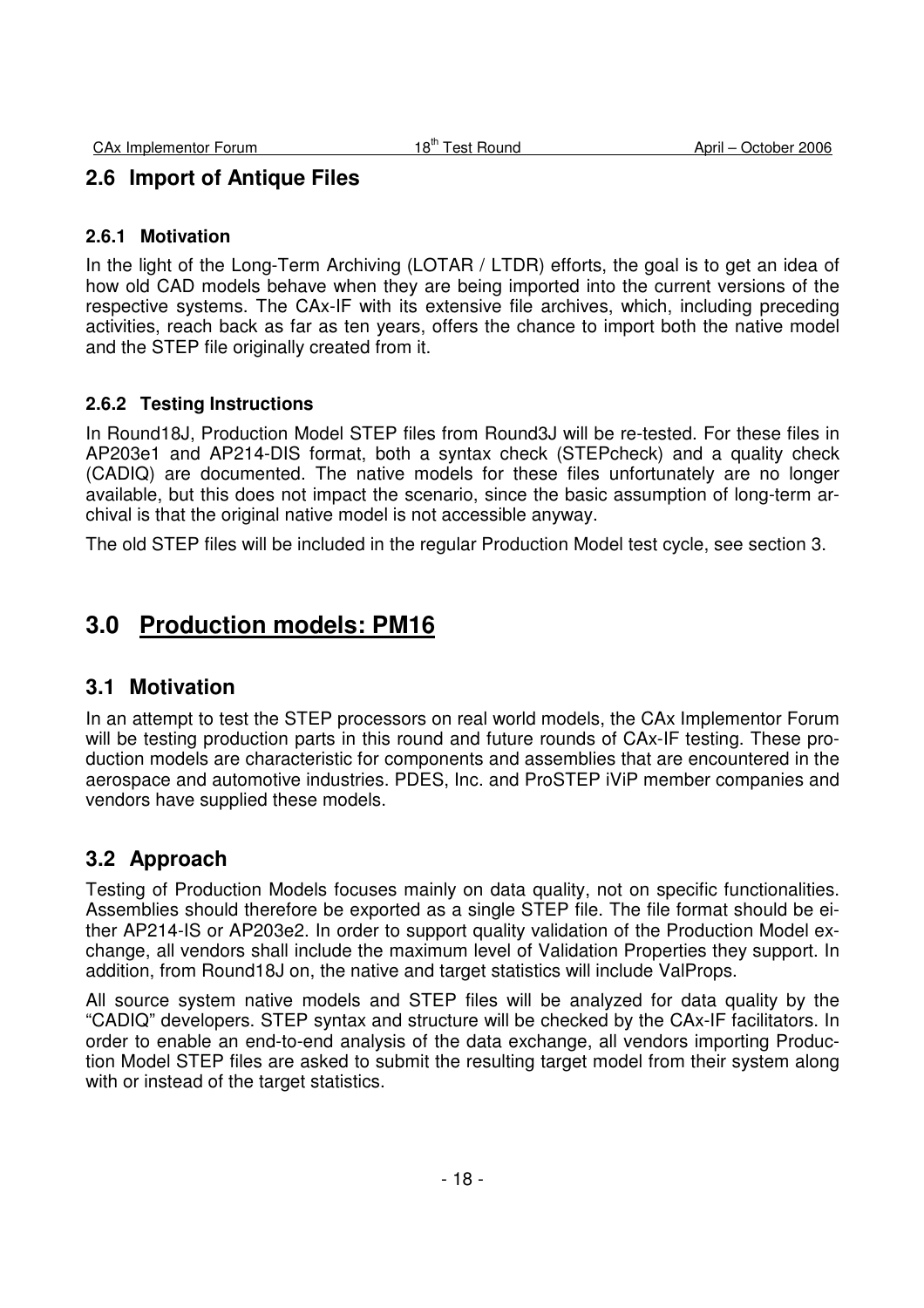# **3.3 Testing Instructions**

# **3.3.1 List of available models**

| <b>Model name</b>         | <b>Exporting System</b> | <b>AP</b>  | <b>Filename</b>     | <b>Remarks</b>       |
|---------------------------|-------------------------|------------|---------------------|----------------------|
| <b>Cylinder Head</b>      | <b>I-DEAS MS 8</b>      | 214-DIS    | pm1-id-214.stp      | Round <sub>3</sub> J |
| Harddrive                 | Microstation/J 7        | 214-DIS    | pm1-ms-214.stp      | Round <sub>3</sub> J |
| <b>Boombox</b>            | Pro/E 2000i             | $203+$     | pm1-pe_b-203.stp    | Round <sub>3</sub> J |
| <b>Boombox</b>            | Pro/E 2000i             | 214-DIS    | pm1-pe b-214.stp    | Round <sub>3</sub> J |
| Chassis                   | Pro/E 2000i             | $203+$     | pm1-pe c-203.stp    | Round <sub>3</sub> J |
| Chassis                   | Pro/E 2000i             | 214-DIS    | $pm1$ -pe c-214.stp | Round <sub>3</sub> J |
| <b>Dynacom Test Stand</b> | <b>CATIA V5</b>         | $214 - IS$ | pm16-c5-214.stp     | New Model            |
| Plate rotor               |                         |            | pm16-.stp           | New Model            |
| Pump                      | PTC CADDS5              | 203        | pm16-pc-203.stp     | New Model            |

### **3.3.2 Results**

For each STEP file imported for the Production Models, vendors have to submit a text file with the statistics in comma-delimited form (.CSV):

| model                | pm1 / pm16                                                                                                                                                  |  |  |  |  |
|----------------------|-------------------------------------------------------------------------------------------------------------------------------------------------------------|--|--|--|--|
| system n             | Native system code                                                                                                                                          |  |  |  |  |
| system t             | Target system code (for native stats use 'stp' for system_t)                                                                                                |  |  |  |  |
| lunit                | Units                                                                                                                                                       |  |  |  |  |
| volume               | Total volume of all solids                                                                                                                                  |  |  |  |  |
| validation<br>volume | Total volume of all solids as received via the validation prop-<br>erty capability.                                                                         |  |  |  |  |
| valid vol            | pass/fail, is the instantiation of the validation property 'volume'<br>in the STEP file as per the recommended practices for valida-<br>tion properties?    |  |  |  |  |
| area                 | Total surface area of all solids                                                                                                                            |  |  |  |  |
| validation area      | Total surface area of all solids (entire assembly) as received<br>via the validation property capability.                                                   |  |  |  |  |
| valid area           | pass/fail, is the instantiation of the validation property 'area' in<br>the STEP file as per the recommended practices for validation<br><i>properties?</i> |  |  |  |  |